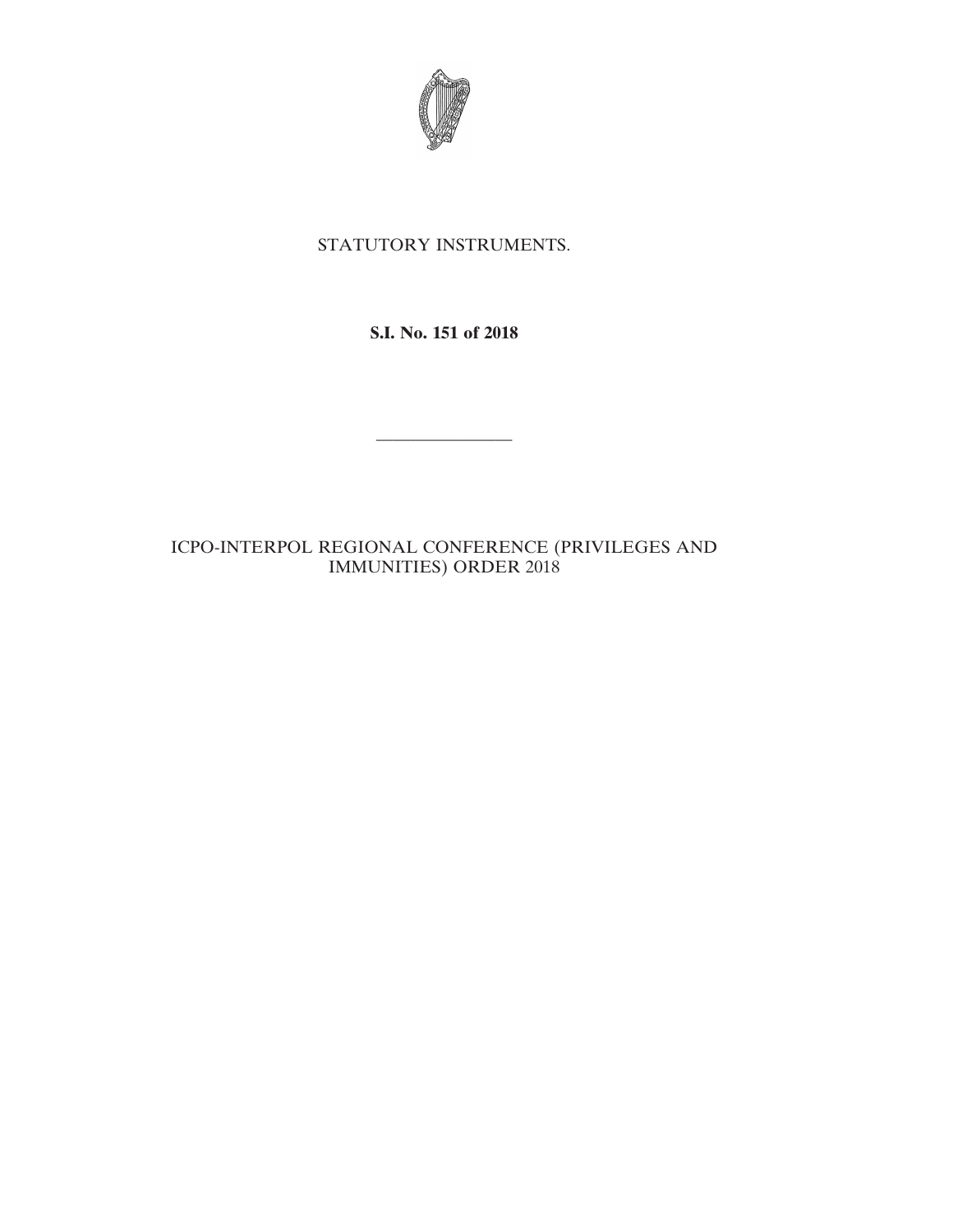### ICPO-INTERPOL REGIONAL CONFERENCE (PRIVILEGES AND IMMUNITIES) ORDER 2018

WHEREAS it is enacted by section 40(1) (amended by section 5 of the Diplomatic Relations (Miscellaneous Provisions) Act 2017 (No. 33 of 2017)) of the Diplomatic Relations and Immunities Act 1967 (No. 8 of 1967) that the Government may by order designate an international organisation, community or body of which the State or the Government is or intends to become a member to be an organisation to which Part VIII of that Act applies and may, by the order, make provision for the purposes of section 42 of that Act, as respects inviolability, exemptions, facilities, immunities, privileges and rights equivalent or having like effect to those conferred upon, or afforded in relation to, sending states, missions or international organisations under the Vienna Convention, the Convention on the Privileges and Immunities of the United Nations, or the Convention on the Privileges and Immunities of the Specialised Agencies or any other international agreement scheduled to that Act, in relation to the organisation;

AND WHEREAS the International Criminal Police Organization — INTERPOL (ICPO-INTERPOL) is such an international organisation, community or body;

NOW, the Government, in exercise of the powers conferred on them by the said section 40(1), hereby order as follows:

1. This Order may be cited as the ICPO-INTERPOL Regional Conference (Privileges and Immunities) Order 2018.

2. The International Criminal Police Organization-INTERPOL (ICPO-INTERPOL) is designated as an organisation to which Part VIII of the Diplomatic Relations and Immunities Act 1967 (No. 8 of 1967) applies.

3. In this Order—

"ICPO-INTERPOL" means the International Criminal Police Organization — INTERPOL;

"Regional Conference" means a regional conference held in the State by the ICPO-INTERPOL in accordance with Article 11 of the Constitution of the ICPO-INTERPOL adopted by the ICPO-INTERPOL General Assembly at its 25th session (Vienna 1956), and Article 35 of the General Regulations of the ICPO-INTERPOL adopted by the ICPO-INTERPOL General Assembly at its 25th session (Vienna 1956) and amended by the ICPO-INTERPOL General Assembly at its 66th session (New Delhi 1997);

*Notice of the making of this Statutory Instrument was published in "Iris Oifigiúil" of* 11*th May*, 2018.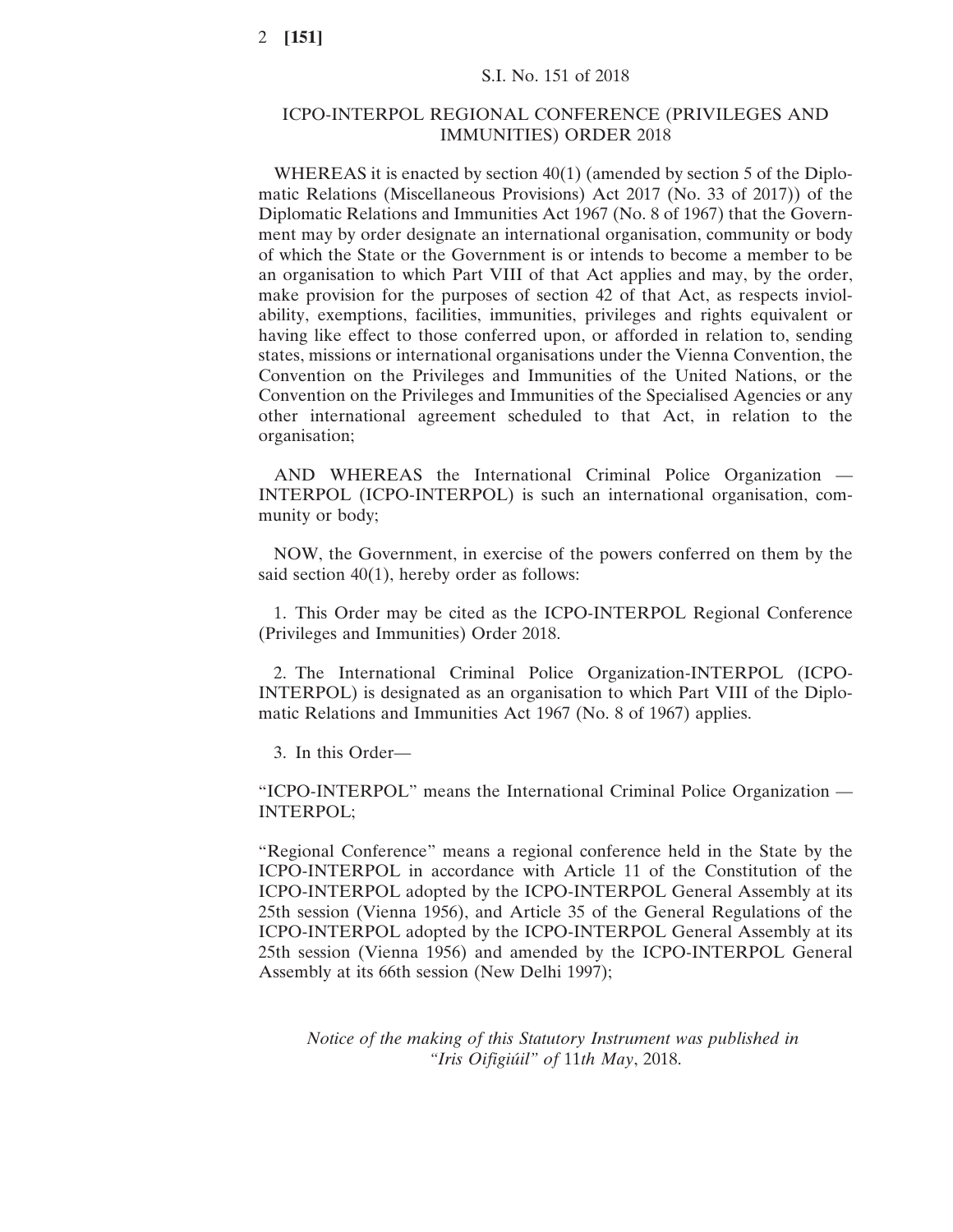"representatives" means all delegates, deputy delegates, advisers, technical experts and secretaries of delegations attending the Regional Conferences;

"Vienna Convention on Diplomatic Relations" means the Vienna Convention on Diplomatic Relations done at Vienna on the 18th day of April, 1961.

4. The ICPO-INTERPOL, and persons to whom Articles 7 and 13 refer, shall have within the State the privileges and immunities set out in this Order for the period from the date which is one month before the first day of a Regional Conference or the date on which this Order is made if that date is less than one month before the first day of the Regional Conference until the date which is one week after the conclusion of the Regional Conference.

5. This Order shall apply to the ICPO-INTERPOL for the purposes of section 42 of the Diplomatic Relations and Immunities Act 1967.

6. (1) The ICPO-INTERPOL shall enjoy immunity from legal process and from execution of legal process in civil, administrative, and criminal matters, except insofar as in any particular case it has expressly waived its immunity.

(2) The ICPO-INTERPOL may expressly waive its immunity from legal process and execution of legal process.

(3) The ICPO-INTERPOL may expressly waive the immunities conferred by this Order on persons to whom Articles 7(*b*) to (*g*) and 13 refer.

(4) An ICPO-INTERPOL Member Country may expressly waive the immunities conferred by this Order on persons referred to in Article 7(*a*).

7. The following shall be allowed to enter and leave the State for the purposes of performing their functions in connection with a Regional Conference:

- (*a*) representatives of ICPO-INTERPOL Member Countries attending the Regional Conference;
- (*b*) members of the Executive Committee of the ICPO-INTERPOL;
- (*c*) the ICPO-INTERPOL Secretary General and members of the ICPO-INTERPOL General Secretariat staff;
- (*d*) members of the Commission for the Control of INTERPOL's Files and the persons carrying out official duties on its behalf;
- (*e*) interpreters and minute writers hired by the ICPO-INTERPOL General Secretariat;
- (*f*) ICPO-INTERPOL's Advisers;
- (*g*) experts serving on committees of or performing missions for ICPO-INTERPOL who have been invited to attend the Regional Conference;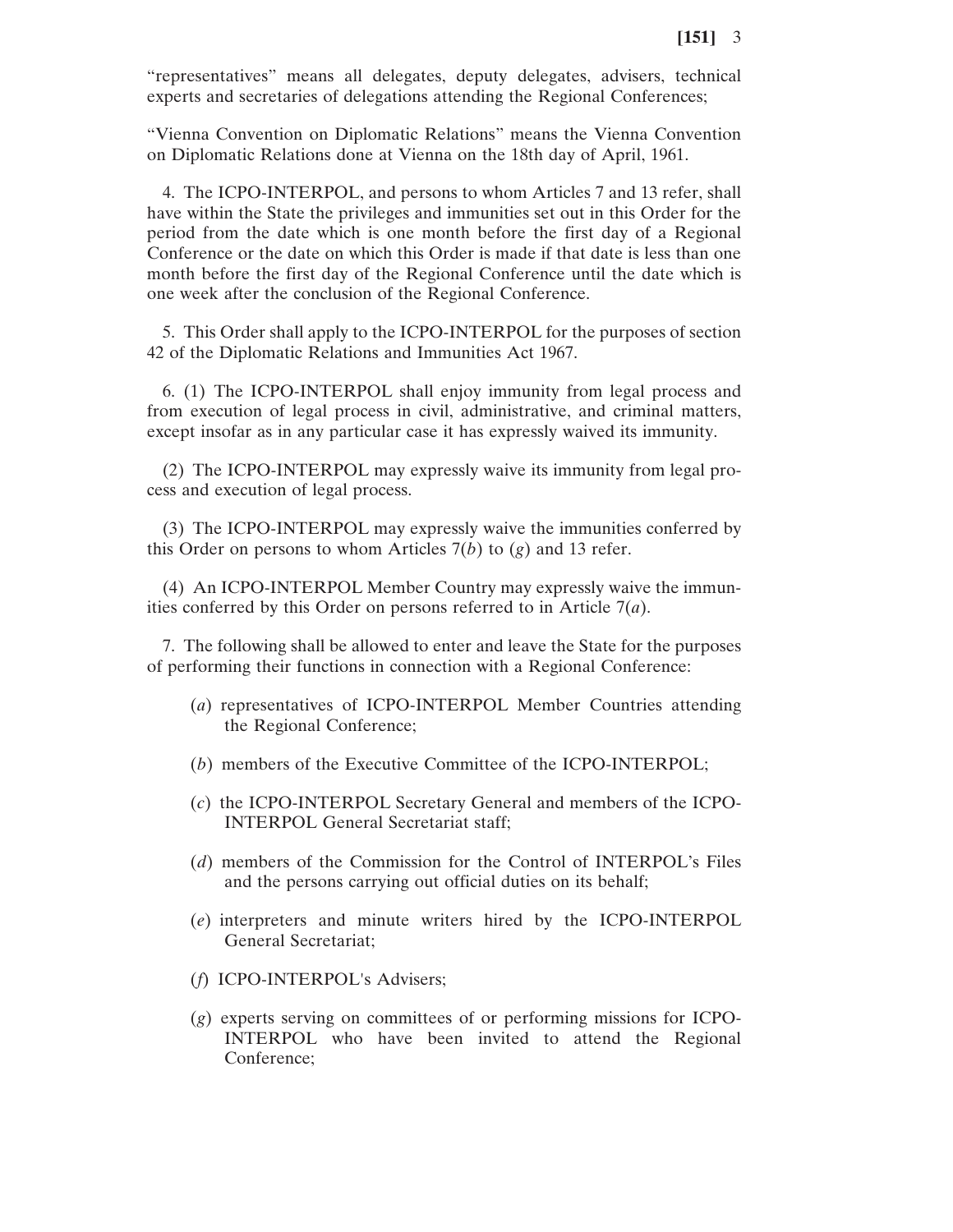#### 4 **[151]**

- (*h*) spouses of persons referred to in paragraph (*a*);
- (*i*) spouses and minor children of persons referred to in paragraph (*b*); (*c*); (*d*); or (*f*) above.

8. (1) All documents belonging to the ICPO-INTERPOL or held by it in whatever form and, inter alia, its archives and accounts, shall be inviolable wherever they are located.

(2) No censorship shall be applied to the official correspondence and other official communications sent and received by the ICPO-INTERPOL.

(3) The ICPO-INTERPOL shall have the right to use codes.

9. The ICPO-INTERPOL may, without being subject to any financial controls, regulations or moratoria—

- (*a*) receive and hold funds and foreign exchange of all kinds, and operate accounts in all currencies in the State;
- (*b*) freely transfer its funds and foreign exchange within the State, from its headquarters in Lyon, France to the State and from the State to its headquarters in Lyon, France.
- 10. The following shall be exempt from payment of import duties and taxes:
	- (*a*) administrative, technical and scientific material provided by the ICPO-INTERPOL for the Regional Conference;
	- (*b*) publications of the ICPO-INTERPOL and other official documents required for ICPO-INTERPOL's work during the Regional Conference;
	- (*c*) gifts presented by or to the Secretary General and officials of the ICPO-INTERPOL during the Regional Conference.

11. (1) In respect of persons to whom Article 7 (*a*) or (*g*) refers, such persons shall, subject to any waiver of immunity—

- (*a*) be immune from arrest, detention and seizure of personal baggage except if caught in the act of committing an offence;
- (*b*) be immune from legal process, even after the Regional Conference, in respect of words spoken or written and all acts done in the performance of their duties in connection with the Regional Conference;
- (*c*) enjoy inviolability of all official papers and documents;
- (*d*) enjoy the same facilities in respect of currency or exchange restrictions as are accorded to representatives of foreign Governments on temporary official missions.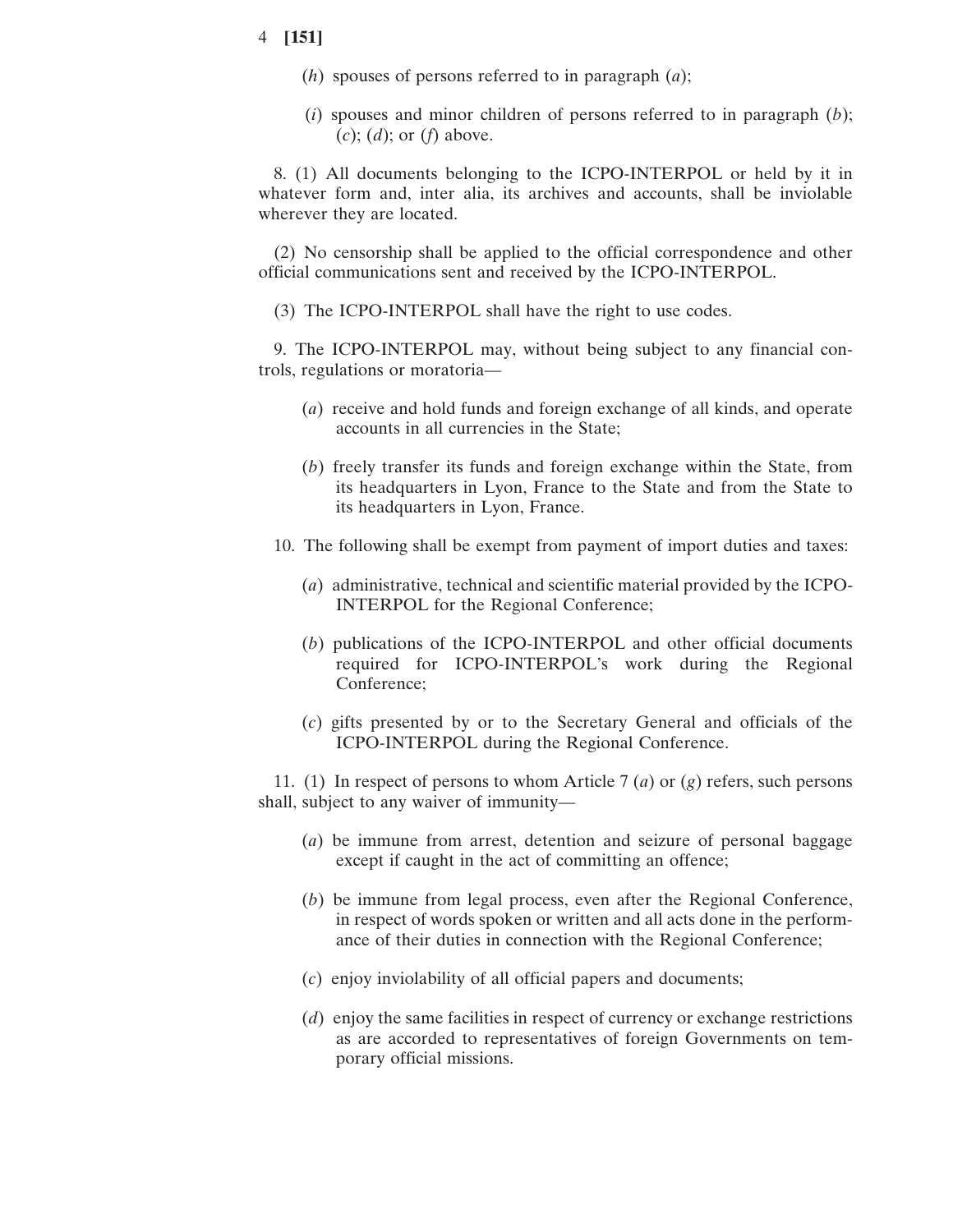(2) Notwithstanding Article 4, in order to secure for the persons to whom Article 7 (*a*) or (*g*) refers complete freedom of speech and complete independence in the performance of their duties, the immunity from legal process in respect of words spoken or written and all acts done by them in the performance of their duties in connection with the Regional Conference shall continue to be accorded, notwithstanding that the persons concerned are no longer engaged in the performance of such duties.

12. (1) In respect of persons to whom Article 7 (*b*), (*c*), (*d*), (*e*), or (*f*) refers, such persons shall, subject to any waiver of immunity—

- (*a*) be immune from legal process, even after the Regional Conference, in respect of words spoken or written and all acts done in the performance of their duties in connection with the Regional Conference;
- (*b*) enjoy inviolability of all official papers and documents;
- (*c*) enjoy the same facilities in respect of currency or exchange restrictions as are accorded to representatives of foreign Governments on temporary official missions.

(2) Notwithstanding Article 4, in order to secure for the persons to whom Article 7 (*b*), (*c*), (*d*), (*e*) or (*f*) refers complete freedom of speech and complete independence in the performance of their duties, the immunity from legal process in respect of words spoken or written and all acts done by them in the performance of their duties in connection with the Regional Conference shall continue to be accorded, notwithstanding that the persons concerned are no longer engaged in the performance of such duties.

13. In addition to the privileges and immunities specified above, the ICPO-INTERPOL Secretary General and the members of the ICPO-INTERPOL Executive Committee, who are not Irish citizens or permanently resident in the State, shall have and enjoy in the State, and their spouses and minor children accompanying them, who are not Irish citizens or permanently resident in the State, privileges, immunities, and facilities equivalent to those accorded to diplomatic agents in the State in accordance with the Vienna Convention on Diplomatic Relations.

14. Privileges and immunities conferred by this Order on persons to whom Article  $7(a)$  refers shall not be applicable to Irish citizens or persons permanently resident in the State.

> GIVEN under the Official Seal, of the Government, 1 May 2018.

LEO VARADKAR, Taoiseach.

L.S.